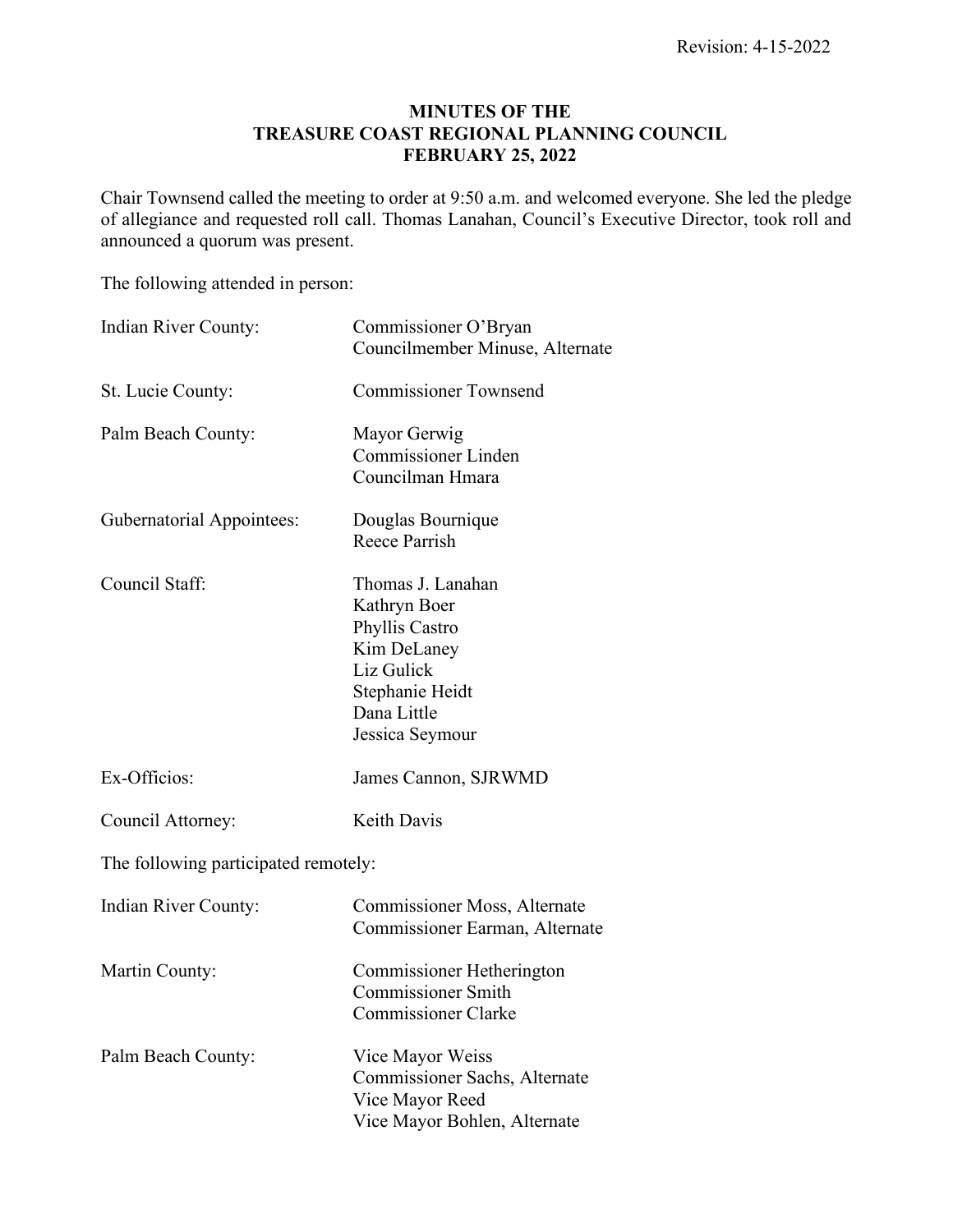| St. Lucie County:                | <b>Commissioner Johnson</b>         |
|----------------------------------|-------------------------------------|
| <b>Gubernatorial Appointees:</b> | Michael Davis                       |
| Ex-Officios:                     | Lois Bush, FDOT<br>John Moore, FDEP |
| Council Staff:                   | Sarah Kammel                        |

# **Agenda Item 3: Agenda Approval**

*Council Action: Vice Mayor Weiss from Palm Beach County moved approval of the Agenda. Commissioner Clarke from the City of Stuart seconded the motion, which carried unanimously.*

## **Agenda Item 4: Consent Agenda**

Under public comment, Linda Smithe stated that she was speaking for the Sierra Club Loxahatchee Group, which represents over six thousand members and supporters. She stated that although she has never been to a Council meeting, she knows through her research that Council does critical work related to development. She stated that the Sierra Club is the oldest grassroots environmental organization in the United States, so their concern is always the conservation elements of local government plans, water quality, quantity over water conservation, and preserving the natural systems. She encouraged the development and continuation of the Florida Wildlife Corridor and said they are also concerned about air quality and open space. She asked that when considering bulkheads and seawalls, natural systems should be installed as well to create habitat and extend the life of those structures. She applauded Sewall's Point on their work to eliminate and phase out septic tanks. She also expressed appreciation for all the communities that use native and Florida Friendly landscaping, which reduces water use, fertilizers, and runoff that is a major contributor to blue-green algal blooms and creates habitats for animals and birds.

Items on the Consent were: 4B1, Financial Report – December 31, 2021; 4B2, Financial Report - January 31, 2022; 4B3, Minutes – January 21, 2022; 4B4, Atlantis Amendment No. 22- 01ER (EAR Amendments); 4B5, Indian River County Amendment No. 22-01ESR (Property Rights Element); 4B6, Juno Beach Amendment No. 22-01ESR (Introductory Language and Property Rights); 4B7, Palm Beach Gardens Amendment No. 22-01ESR (Remove References to the Urban Growth Boundary and add Property Rights Element); 4B8, Royal Palm Beach Amendment No. 22- 01ESR (Property Rights Element); and 4B9, Sewall's Point Amendment No. 22-01ER (EAR Amendments).

*Council Action: Commissioner O'Bryan from Indian River County moved approval of the Consent Agenda. Vice Mayor Weiss seconded the motion, which carried unanimously.*

# **Agenda Item 5: Regional Passenger Rail Update (Tri-Rail, Brightline, Safety, and Quiet Zones)**

Kim DeLaney, Council's Director of Strategic Development & Policy, and Ali Soule, Vice President, Community Relations for Brightline, provided updates regarding Tri-Rail, Brightline, Safety, and Quiet Zones.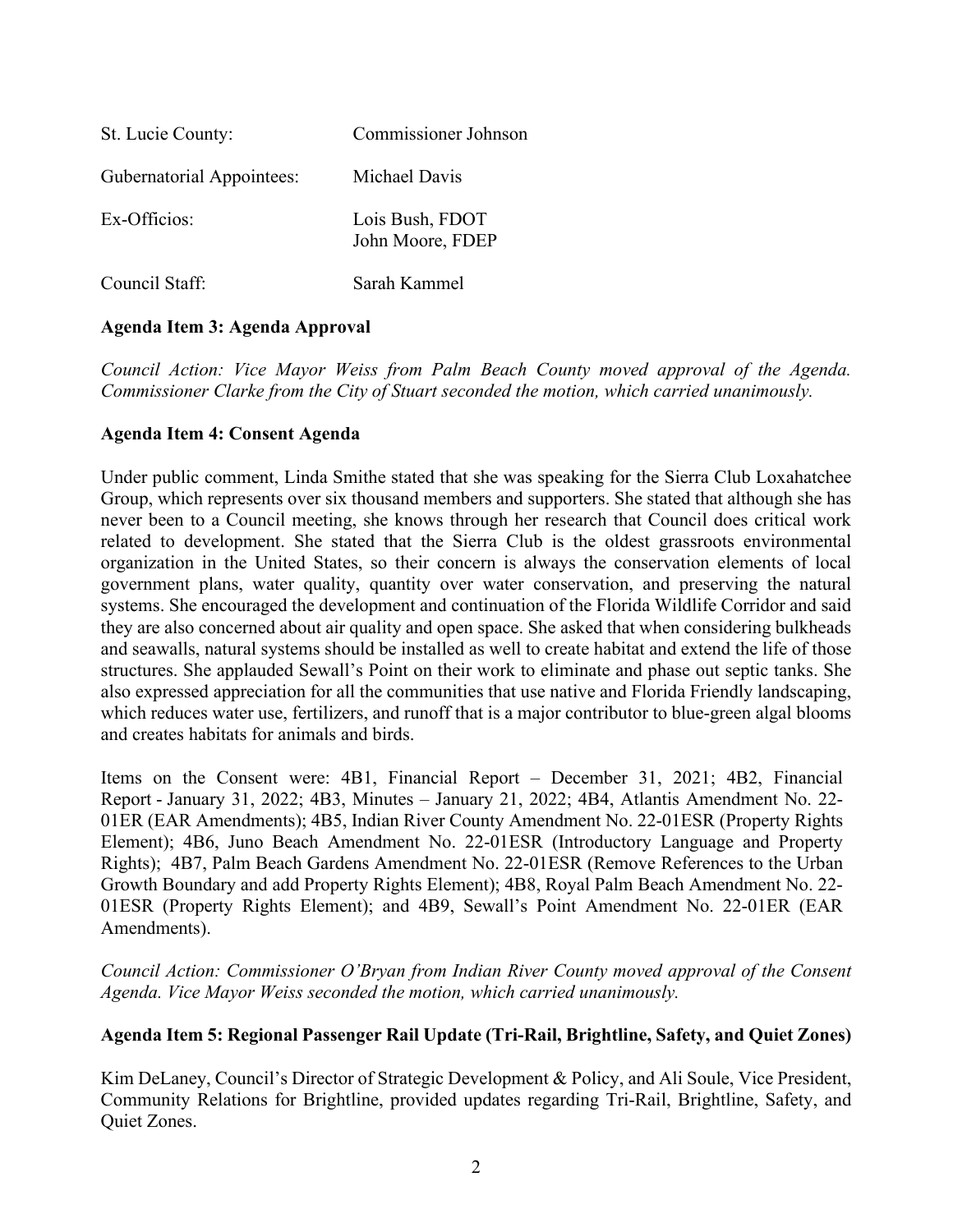Dr. DeLaney noted that there has been a substantial amount of discussion underway in the Region with respect to rail service and particularly rail safety, which Council staff has been coordinating amongst the different agencies. She noted that there has been a lot of trespassing activity that has led to incidents with injuries and fatalities along the rail corridor and at grade crossings within the South Florida region. Dr. DeLaney noted that the Federal Railroad Administration (FRA) held a town hall meeting in Boynton Beach that brought together all the various parties to better understand how we can work together to make a safer corridor and more effectively address trespassing.

Dr. DeLaney noted that the FRA, with Council's assistance, has been facilitating town hall meetings with local governments related to Quiet Zones. She stated that the FRA has begun posting additional information for community outreach, law enforcement training, and other mitigation measures to reduce trespassing along the rail corridor, which will be forwarded to Council members and local governments. They have also been doing diagnostic field reviews to bring FRA staff up to speed on those locations where infrastructure is planned, where additional infrastructure might be warranted, and to enable local governments to evaluate the rail corridor in a different way. She noted that there is a substantial amount of funding available to pay for the additional safety infrastructure that might become prioritized and in discussions with the FRA it is being encouraged that money be made available at 100% and not require a local government match.

Ms. Soule noted that Brightline reopened its southern (Phase 1) service in November after being suspended for 18 months due to COVID. They have hired two hundred people and launched a new service called Brightline Plus, which is a door-to-door mobility solution that is powered by electric vehicles and technology. She stated that Brightline is in the process of building two additional in-line stations at Boca Raton and Aventura, and are talking with Miami-Dade and Broward counties about their desires to implement a commuter rail service on the FEC Railway corridor. She noted that the Orlando connection construction is more than 70 percent complete and expected to be opening in early 2023. This work includes doubletracking the corridor between downtown West Palm Beach and Cocoa, and then building forty miles of new dedicated rail between Cocoa and the Orlando International Airport. She noted that every crossing between downtown West Palm Beach and Cocoa will be upgraded to meet the highest safety standards set by the FRA and the Florida Department of Transportation (FDOT). She indicated that where train speeds are above 79 miles per hour, Brightline will be meeting the FRA guidelines for a sealed corridor, which means that every grade crossing will have either non-traversable medians or four-quadrant gates to prevent motorists, pedestrians, and bicyclists from going around the gates. They are also installing vehicle presence detection at those higher-speed crossings. She also noted that they are working with the Coast Guard to finalize dates for the rehabilitation of the Jupiter FEC bridge, and they will be rehabilitating the St. Lucie River Bridge to improve the reliability of the structure.

Ms. Soule indicated that Brightline has partnered with Operation Lifesaver, which is a national nonprofit that is focused on reducing grade crossing incidents and they have several efforts to bring the number of incidents to zero, including law enforcement, outreach, and education. She indicated that they installed two pilot red light cameras in North Miami Beach in November to track illegal trespassing in the rail corridor. Since November, they have issued more than 860 warning notices to drivers violating the flashing red lights or going around the gates, with several people receiving 2 or 3 of those notices. She stated that with a better understanding of this behavior, they have taken that data to the police in the area, who are stepping up their enforcement to help implement the law. With respect to funding, Ms. Soule noted that Brightline is looking to partner with FDOT on a federal grant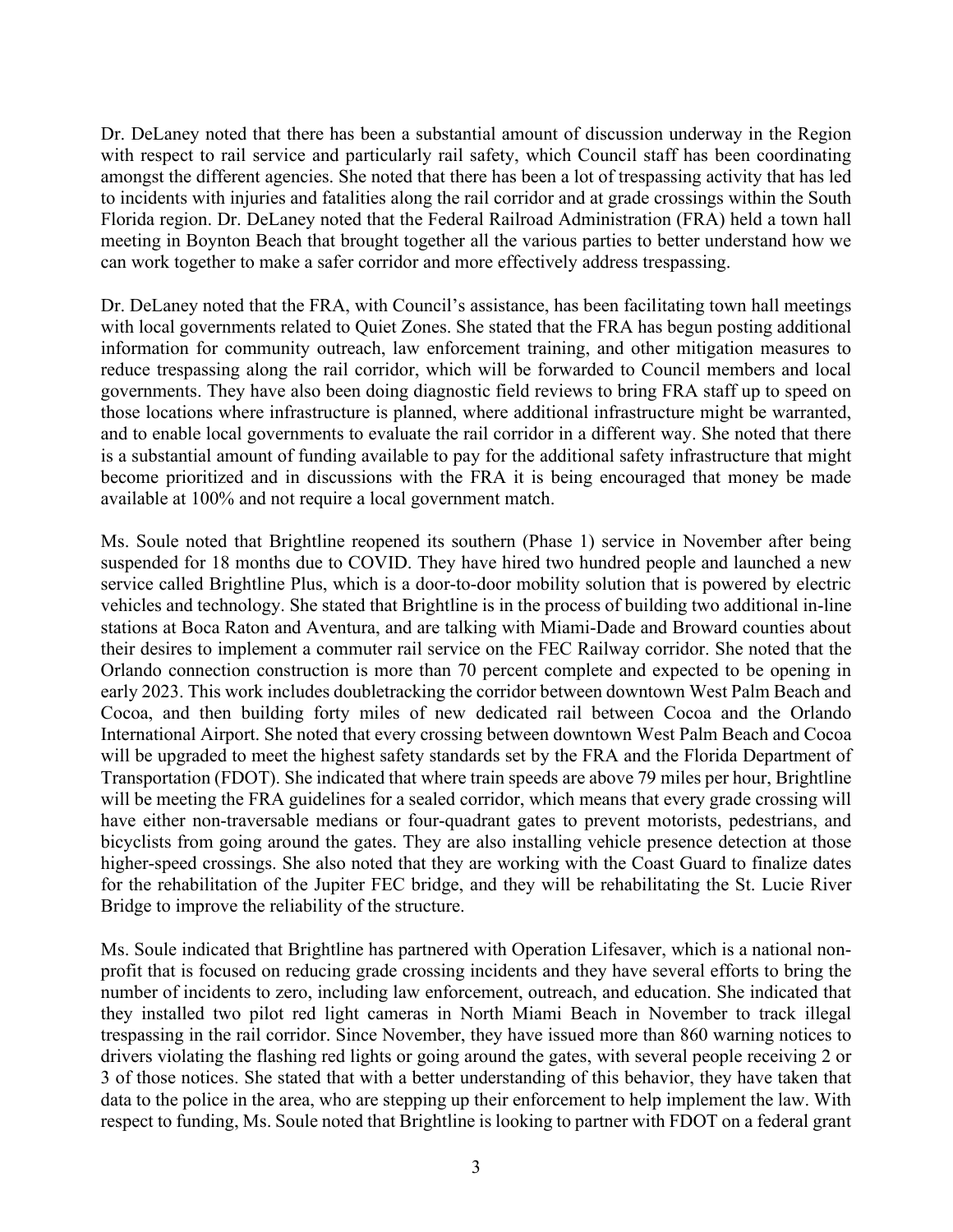to enhance safety at all crossings. This work would be beyond what Brightline has already committed to and will include additional fencing and landscaping. She stated they have completed a pilot project in Palm Beach County where additional fencing and landscaping has been installed in seven areas found to have high trespassing rates. As a result, there have been no incidents with these additional deterrents.

Commissioner O'Bryan stated it was mentioned that the FRA views quiet zones as a quality-of-life issue and not a safety issue. He asked if it is not a safety issue, then why are they blowing the horns in the first place. Ms. Soule noted that statute requires locomotive engineers to blow the horn in a distinct pattern as they approach grade crossings to warn the public that a train is approaching. She noted for the quiet zones, additional safety measures are installed to make the crossing safer. The horn provides a warning function that, if removed, means additional safety measures need to be installed to make up for it. However, in a quiet zone an engineer can still blow the horn if there is an emergency such as a pedestrian or a vehicle stopped on the tracks, or if there is construction. Commissioner O'Bryan asked if a quiet zone could be implemented only for freight traffic and not for higher speed passenger rail. Ms. Soule indicated no, you cannot differentiate between a freight and passenger train.

Commissioner O'Bryan stated that it is his understanding that when Brightline begins Phase Two service, there will be thirty-two trains a day from seven in the morning to seven in the evening. He asked if the freight trains will then be running at night. Ms. Soule noted the freight will still run at certain times during the day but have shifted their schedules a bit. Commissioner O'Bryan asked if a "nighttime only" quiet zone could be implemented. Ms. Soule noted it is a possibility and deferred to Dr. DeLaney to continue that conversation at the local government, because the local authority decides what they want to do.

Councilmember Parrish, Gubernatorial Appointee from St. Lucie County, asked if there any statistics or any studies that contrast the Quiet Zone crashes from non-Quiet Zone crashes and fatalities. Dr. DeLaney noted she would ask FRA if that data is available.

Councilmember Bournique, Gubernatorial Appointee from Indian River County, asked if there is a site that coordinates the different transportation options for individuals from out of town that may want to travel to an event, such as from West Palm Beach to a Miami Dolphins game. Dr. DeLaney noted that Tri-Rail and Brightline do provide information for special events, but there is not currently a way to do that on a regular basis, such as with a cell phone app. Ms. Soule noted that in South Florida they are working to integrate the three county transit systems to provide information on how to use the different systems to get to a destination. They are also planning to integrate payment to make it a seamless experience for guests. Dr. DeLaney noted that, pre-COVID, Tri-Rail had a number of dedicated shuttles at several stations that would be waiting to take passengers to major employers and key destinations. During COVID, many of those shuttles were put on hiatus, and Tri-Rail has again begun to explore a pilot program that is focused on ride sharing.

Mayor Gerwig from the Village of Wellington noted that it was stated that if a gate is stuck in the down position, there is an emergency number posted for drivers to call and report this. She asked how long someone should wait before calling the number. Ms. Soule noted that all the crossings have a constant warning time, which is federally mandated. This means the crossings have to be down for a minimum amount of time before the train goes through. She stated that if you are sitting there for longer than two or three minutes, it is safe to call. She noted that it is important to remember that it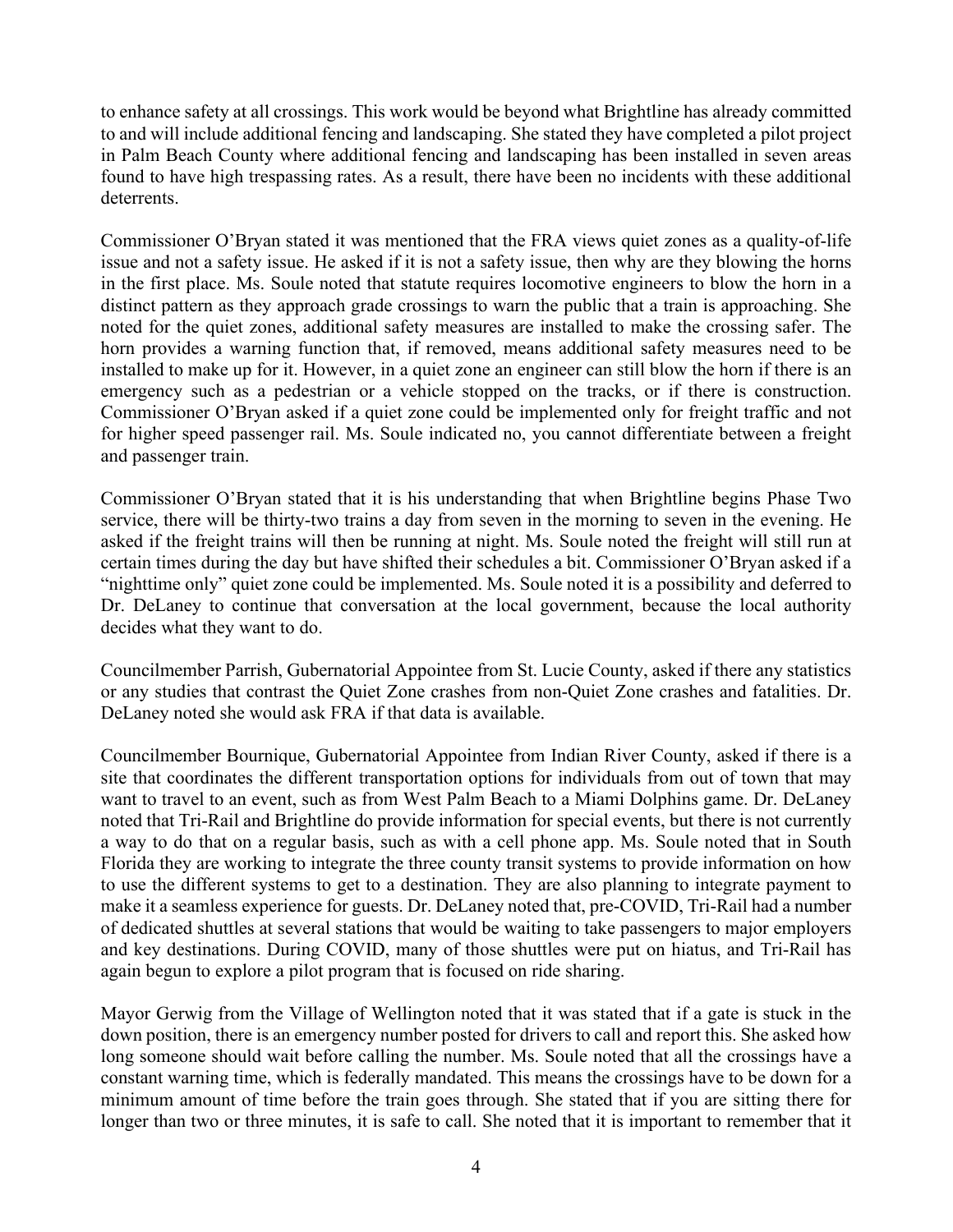takes less than 45 seconds for a Brightline train to clear a crossing and freight trains can take 2 to 3 minutes. She stated that after that time, you can make a call and they will either provide an update or send somebody to the scene to investigate.

Under public comment, Mr. Richard Stowe noted his excitement about Brightline service on the FEC corridor and encouraged Brightline to site a station at the Fort Lauderdale/Hollywood International Airport and at the Lake Worth Beach location to service the Street Painting Festival that occurs with special service. He encouraged planning studies to consider grade separated tracks in Palm Beach County, where community support exists. Regarding any future Tri-Rail service that may occur on the corridor, he encouraged all the stakeholders and agencies to look at setting a standard of highlevel platforms on the FEC/Brightline corridor and for Tri-Rail trains to use Diesel Multiple Unit train sets.

# **Agenda Item 6: South Atlantic Coastal Study (SACS) Draft Release – Ashleigh Fountain, Army Corps of Engineers**

Ms. Ashleigh Fountain from the U.S. Army Corp of Engineers (Corps) Jacksonville District, and Regional Project Manager for the South Atlantic Coastal Study (SACS) provided Council a presentation on the draft findings and recommendations of the SACS. Ms. Fountain thanked Council staff for efforts to build a collaborative exchange of information with stakeholders, and provide critical data used to build the risk and vulnerability parameters for study areas. She noted that the project was authorized and funded by the Water Resources Development Act. She noted that the findings and recommendations will be presented to the U.S. Congress. She explained that the fouryear project (expected to be completed in July of 2022) encompassed six states with an area covering 65,000 square miles of tidally influenced estuaries and coastal shorelines.

Ms. Fountain explained that the goal of the SACS project is to provide a common understanding of risk and vulnerability that coastal storms and sea level rise pose as threats to local and state governments, infrastructure, and community populations, and provide mitigation practices and recommendations for flood risk-reduction to increase resiliency. The Study defines resiliency efforts completed and current plans and projects underway across the region to identify coastal storm risk reduction actions. The study is based on exposure of population, infrastructure, the environment, historical resources, and social vulnerability to inundation hazards and was developed through local stakeholders development and prioritization of actionable risk management strategies and initiatives that can be implemented along the Treasure Coast shorelines.

Ms. Fountain stressed the inclusion of sea level rise impacts above normal storm surge and other flood events and discussed the local and regional plans currently in place such as the Community Rating System, the Post-Disaster Redevelopment Plan, and the Local Mitigation Strategy that identify hazards, risks, vulnerabilities, and potential mitigation projects in the Region. She explained that several products emerged from the study beyond maps, including tools that allow planners to examine risk and vulnerabilities associated with flooding types relevant to their local areas. She noted that Economic and Risk Assessments and identification of priority environmental areas, biological resource habitats, coastal hazards systems, and estimated risk to these assets are expressed as dollar damages to public and private property and critical infrastructure. This allows the cost of mitigation projects to be compared to the value of damage avoided through mitigation. She noted that the Corps is releasing the Study draft findings and recommendations to gather additional public input on the documents prior to the official release of the final Study in August 2022.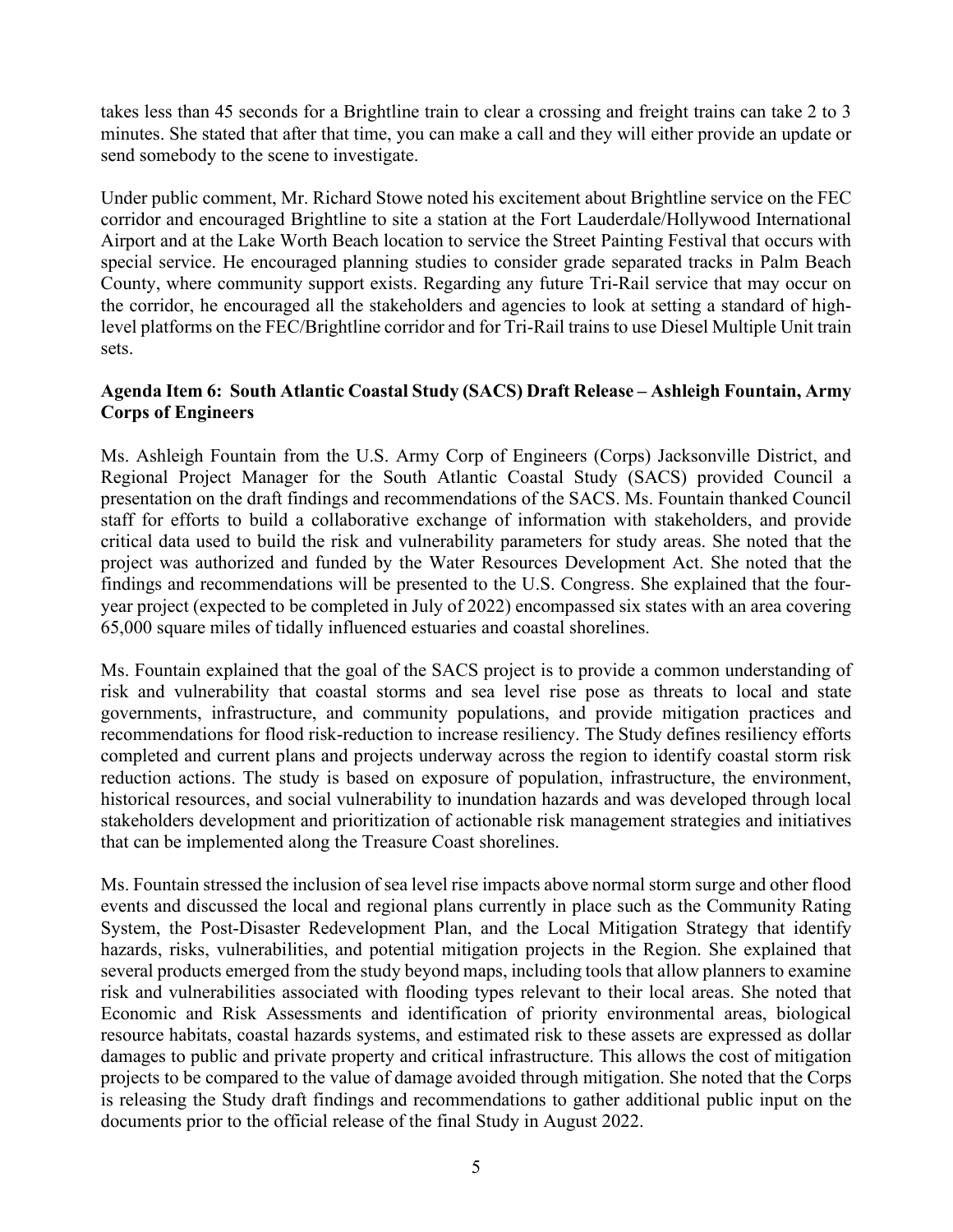#### **Agenda Item 7: CDBG-Mitigation Regional Planning Councils Joint Resiliency Project**

Kathryn Boer, Council's Emergency Programs Director, gave a presentation on the joint Regional Mitigation and Resiliency Planning project that seeks to advance mitigation assessment and planning through regional collaboration. She explained this is the first regional approach to mitigation and resiliency planning within the State that includes six regional planning councils. Ms. Boer noted that the project has been awarded \$1.499 million from the Florida Department of Economic Opportunity (DEO) Rebuild Florida Community Development Block Grant-Mitigation Program to look at the enhancement of on-going regional assessment and mitigation modeling and planning efforts in coastal counties, with expansion to inland counties. She explained this project is using a consistent methodology applied to all regions and will assess risk and identify vulnerabilities and potential impacts from extreme rainfall, sea level rise, and storm surge events through interactive modeling. Through a collaborative effort with local stakeholders and agencies, regional planning council project teams will develop a framework for multi-jurisdictional and cross-county border mitigation planning through creation of a regional best practices template, interactive flood mapping tools, and small area mitigation project plans. This three-year project is estimated to be completed in September 2024 and each regional planning council will conduct workshops/webinars to roll out results and products to the local governments and stakeholders within their region.

#### **Agenda Item 8: St. Lucie County Resiliency Action Plan – Sandra Bogan, St. Lucie County Climate Resiliency Navigator**

Sandra Bogan, St. Lucie County Climate Resiliency Navigator, provided an overview of the St. Lucie County Resiliency Plan. This local initiative will benefit from the regional and federal data and analysis previously presented as a plan is developed. The plan will encompass the County and its three municipalities that are experiencing impacts from disasters that affect the ability to recover quickly, preserve infrastructure, and protect communities. She explained that re-occurring storm and flooding issues during and after emergencies and disasters have weakened the ability of local governments to recover quickly and maintain public operations and services. She stated that sea level rise is influencing these natural hazard events and compounding the impacts to assets and infrastructure as well as community and business environments, extending short-term recovery periods and return to normalcy. In June of 2019, Council staff helped St. Lucie County facilitate a resilience planning workshop that resulted in consensus among the county and municipalities to work on these issues. She noted the County was awarded a \$75,000 grant in 2018 through the Florida Department of Environmental Protection Resilient Coastlines grant program to establish and convene a resiliency committee that in-turn initiated a vulnerability analysis to identify risk within the County and begin outlining the development of the St. Lucie County Resiliency Plan. This led to the current plan effort which is funded by a \$600,000 CDBG award.

#### **Agenda Item 9: Discussion of Topics for Southeast Florida Summit in October 2022**

Mr. Lanahan stated that traditionally Council has had joint meetings with the South Florida Regional Planning Council (SFRPC) at least once a year. In 2020, even with the pandemic, the two Councils met twice virtually. He indicated that when he began discussions with Chair Townsend and the chair of SFRPC regarding the joint meetings for this year, the thought was to expand the meeting format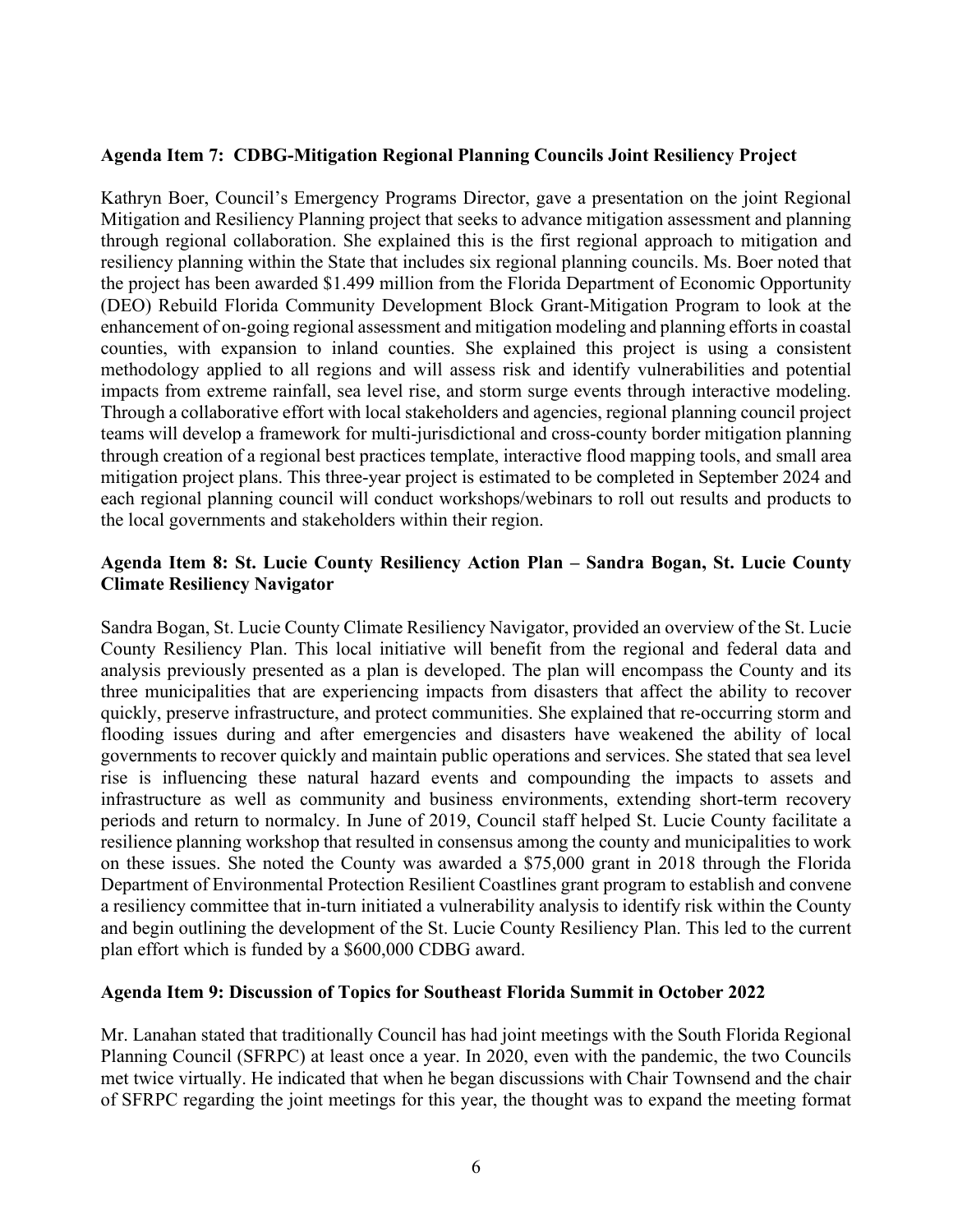by identifying two topics where the Councils can work collaboratively and have breakout sessions at the meeting so it can be more interactive.

Mr. Lanahan indicated that one of the topics could be workforce/affordable housing since this is an issue that is important to all local governments throughout both regions. Councilman Hmara from the Village of Royal Palm Beach stated he thinks that is a good topic and would like to see not only discussion, but development of some possible solutions. He stated that we currently have a lot of money available, so we need to take advantage of sharing ideas and taking advantage of all opportunities.

Councilmember Bournique stated that he has been advocating to the City of Fort Pierce and St. Lucie County to allow a large citrus grower to build a state-of-the-art housing facility for the agricultural workers, noting that this individual has already developed such a project in the Orlando area. He indicated that this is a tough topic because the state's population is continuing to grow and with all industries expanding they will need hard-working people who will need somewhere affordable to live.

Commissioner Johnson from the City of Fort Pierce stated that he supports developing more workforce housing, but there is also emerging growth in the transient and homeless populations. He stated there needs to be some type of housing that provides critical need services for those that are living in the parks and streets of our communities. Additionally, we should address the needs of the fifty-five plus individuals that are retired or semi-retired and are struggling to meet current rent demands.

Councilmember Minuse stated that we need to think out-of-the-box and look at some of the vacant structures such as the big retail stores that have gone out of business. She stated that she thinks there are creative ways in which these can be re-purposed to meet some of these needs.

Councilmember Parrish noted that potable water and sewage/solid waste reclamation could be a topic of discussion at the joint meeting. Councilmember Bournique concurred.

Commissioner O'Bryan stated that he supports the topic of housing and affordability, noting that he has not seen a lot of clear-cut solutions. He said this is where the two Councils should spend some time, particularly with the booming real estate market. He asked how do you incentivize a developer to build 1,500 square foot homes to sell for \$150,000 when they can build a 3,000 square foot home and sell it for \$400,000 and make a much better profit. He stated that he believes we have a good handle on the topics of water and waste disposal, we just need to find the funding for implementation.

Chair Townsend noted that the topic of education for the workforce was also mentioned as a possible topic for discussion. Commissioner O'Bryan stated that there are already a lot of workforce training programs available, but he does not see the demand or will of the workforce to look for this training. Councilman Hmara noted that part of the housing discussion needs to focus on transportation as well. Additionally, funding needs to be identified because we cannot depend on the Sadowski funds.

Commissioner Clarke indicated that there is a program in Martin County, House of Hope, that deals with transportation for individuals who are experiencing economic hardships. She stated she would like to have Mr. Rob Ranieri be part of that discussion.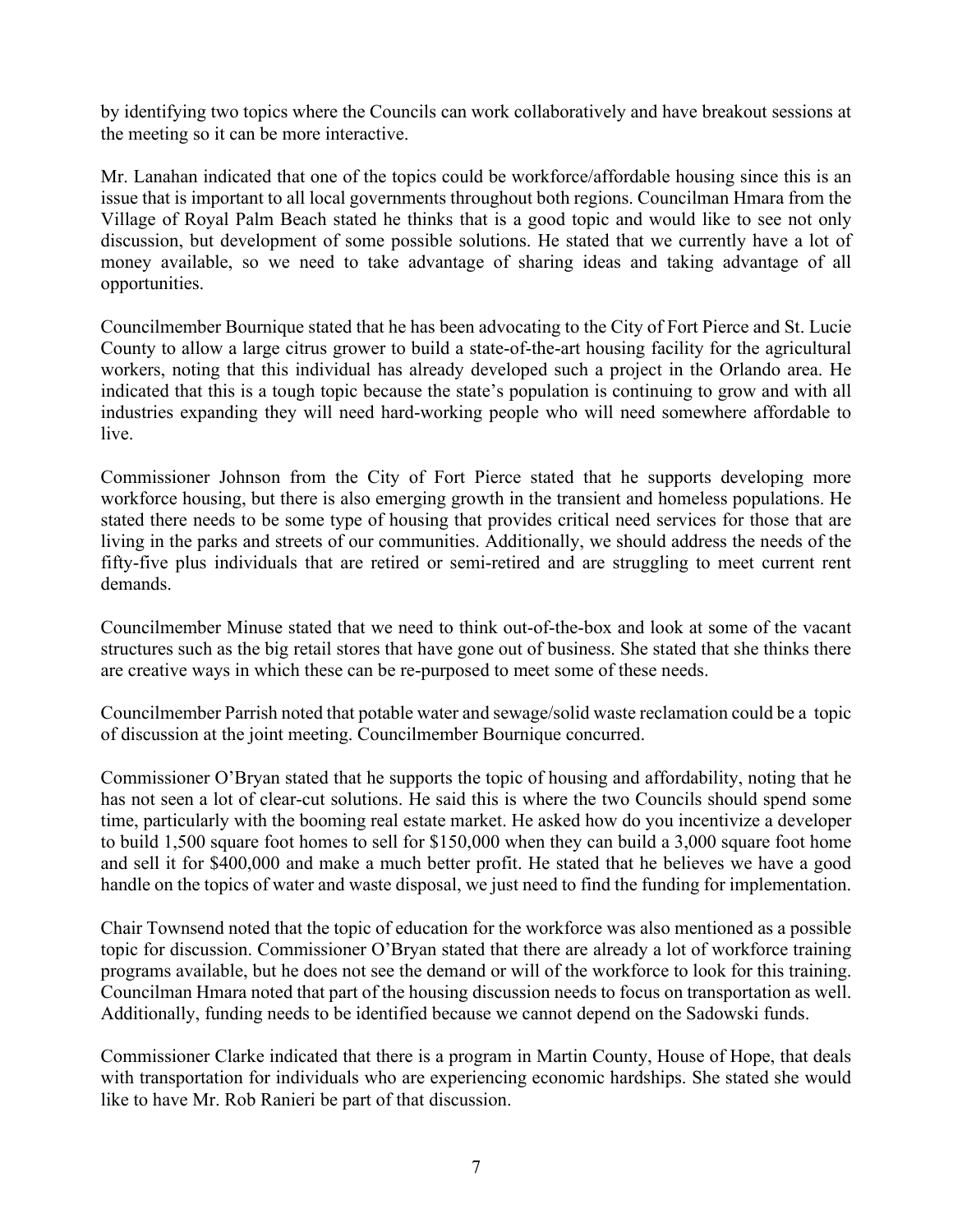# **Public Comment**

Ira Core, President of Government Services Trust, indicated that he represents the Horton Group who has developed a byproduct from petroleum that when hardened is stronger than concrete. He noted that the structures they want to build for affordable housing are factory made and have already passed Dade County testing facilities standards for up to two hundred miles an hour winds. He indicated that he is in the process of locating a site in South Florida to build a factory to manufacture this housing. He stated that he is prepared to enter into discussions with local municipalities to form a public private partnership to produce these homes. He stated that they will contribute 50% of the profits to the local government with the intended purpose of creating a soft second loan to create forgivable loans to qualified home buyers.

#### **Agenda Item 10: Announcements**

Mr. Lanahan noted that Vice Mayor Reed from Palm Beach Gardens won the Safe Streets Champion Award at the Annual Safe Streets Summit for her efforts advocating for increasing safety in our streets for all users. He noted that the Village of Palm Springs won a Community Award for their efforts to increase safety for all users of the roads, including the Lake Worth Road project that Council assisted them with.

Mr. Lanahan noted that in the Communication Package there is an article on the Southern Grove Legacy Park Logistics Center in Port Saint Lucie, which has made national news for all the work that is happening to bring jobs to that area.

Mr. Lanahan noted that Council will be hosting a joint meeting with SFRPC on March 18<sup>th</sup> at the Clayton Hutcheson Center in West Palm Beach.

Mr. Lanahan reminded everyone that on March  $25<sup>th</sup>$  Council is having a Regional Economic Development Summit. This will be an all-day event to gather information to inform the five-year update of Council's Comprehensive Economic Development Strategy Plan and it will be held here at Indian River State College.

Mr. Lanahan noted that he will be presenting at the East Central Florida Regional Planning Council meeting in March to request support for Council's resolution to adopt coordinated statewide water system planning.

#### **Agenda Item 11: Chairman's Comments**

Chair Townsend noted that in the future she would like to see a limitation on presentations at Council meetings. She also commented that attendance has been low due to the ability to attend virtually, which is a problem for achieving the required in-person attendance.

Chair Townsend stated that one of the things St. Lucie County is looking to do is extend its urban service boundary to the west. The County is also rebranding its airport.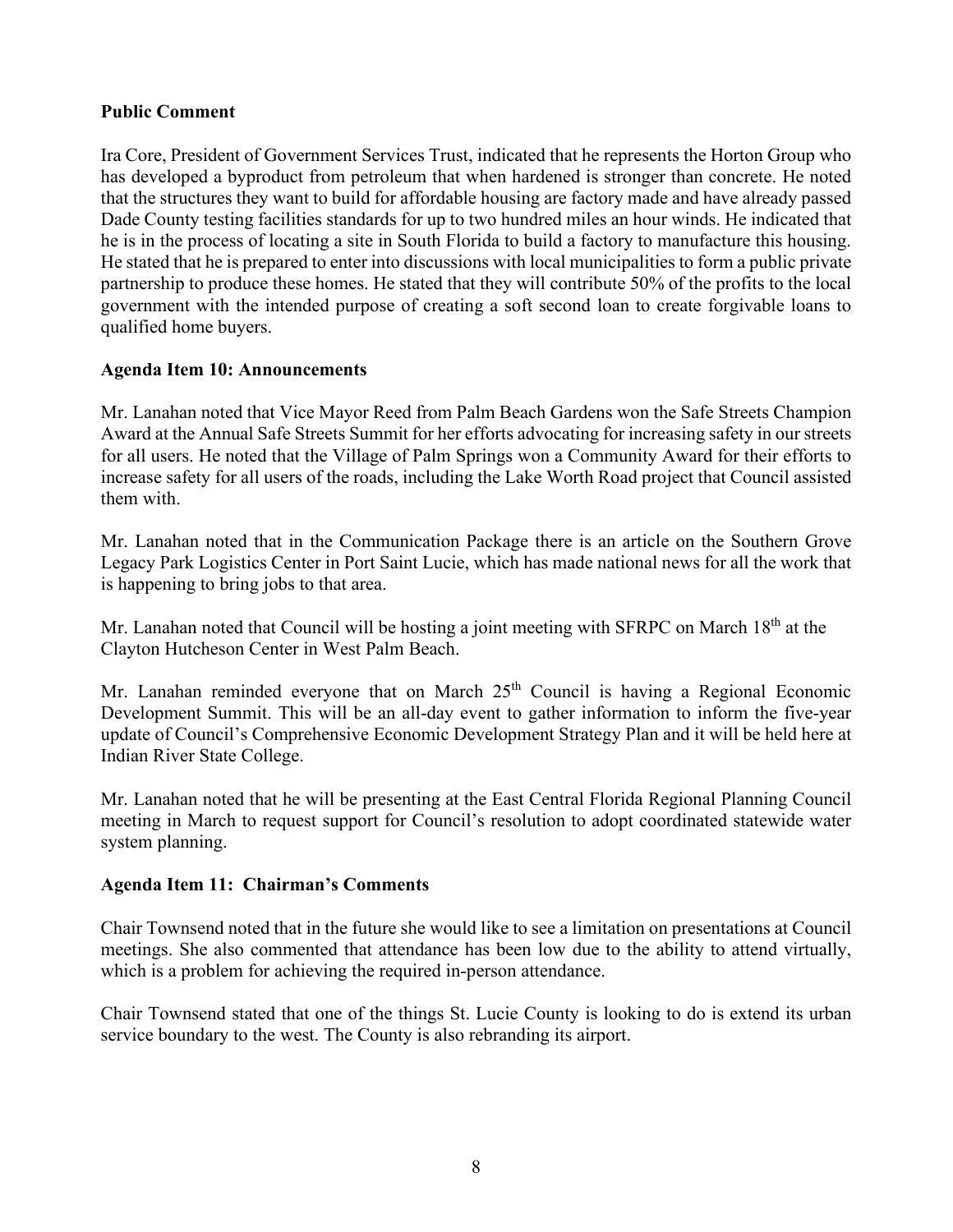# **Agenda Item 12: Council Member Update**

Councilmember Bournique noted that in the St. Lucie County area there have been three ribbon cutting ceremonies for massive water storage retention areas. He stated that this water storage and farming in the region will be helpful to offset some of the impacts to the Indian River Lagoon. He said that there is still a lot of work to be done, however it is heartwarming to see the support from St. Lucie County, the Water Management District, and Indian River County.

Councilman Hmara noted that as he has been campaigning he has had the chance to hear people's concerns, which include traffic congestion and the lack of affordable housing. He stated that the good news is that the Treasure Coast Regional Planning Council staff, with their expertise, is conducting three studies in central Palm Beach County related to redevelopment of commercial corridors and improvements along a major roadway. He stated that there are some old cliches about politics being local, but everyone needs to work together because the ramifications of growth are not as obvious as they might be until they happen.

Commissioner Linden from the Town of Lake Park indicated that the Lake Park Diversity and Inclusion Council is one of three finalists for the National League of Cities Cultural Diversity Award. He noted that the City has received an \$11 million grant for infrastructure improvements. He also noted that the Town had a ribbon-cutting ceremony for the completion of a three year project to completely redo Lake Shore Drive, which is one of the main arteries in Lake Park.

Councilmember Minuse from the City of Vero Beach stated that the City recently enacted both a Marina Master Plan and an Airport Master Plan. She indicated that they also recently had a symbolic ribbon cutting for Safe Space, which is a wonderful program that received a substantial donation from Gabby Petito's parents. She also reported that the City was awarded the 2021 Municipal Landscape Award from the University of Florida.

Commissioner O'Bryan noted that the County is completing a six-month visioning process for their western lands to determine how development should look there and also consider extending the urban service boundary.

Commissioner Adams from Indian River County noted that one of the other things they looked at through the visioning process is ways to encourage infill development and redevelopment. She noted that there will also be a ribbon-cutting ceremony in Fellsmere for a community refrigerator, which will make food available for those in need. The Solid Waste Disposal District is working with community partners and non-profits to keep the refrigerator stocked and the area clean.

Commissioner Moss from Indian River County agreed with public comment that native plants play an important role in improving water quality. She stated that with the encouragement and support of her colleagues, they now have a native plant garden in front of the county administrative complex that has labels on the different plants to serve as an educational tool for the community.

Commissioner Johnson noted that the City, in conjunction with the Highwaymen Foundation, just completed a successful panel presentation in Tallahassee before the Arts and Humanities Committee. He stated that it looks very favorable that they will get grant funding to provide the needed infrastructure to repurpose a building on Avenue D for the home of the Florida Highwaymen Museum, which is part of their efforts to revitalize the corridor.